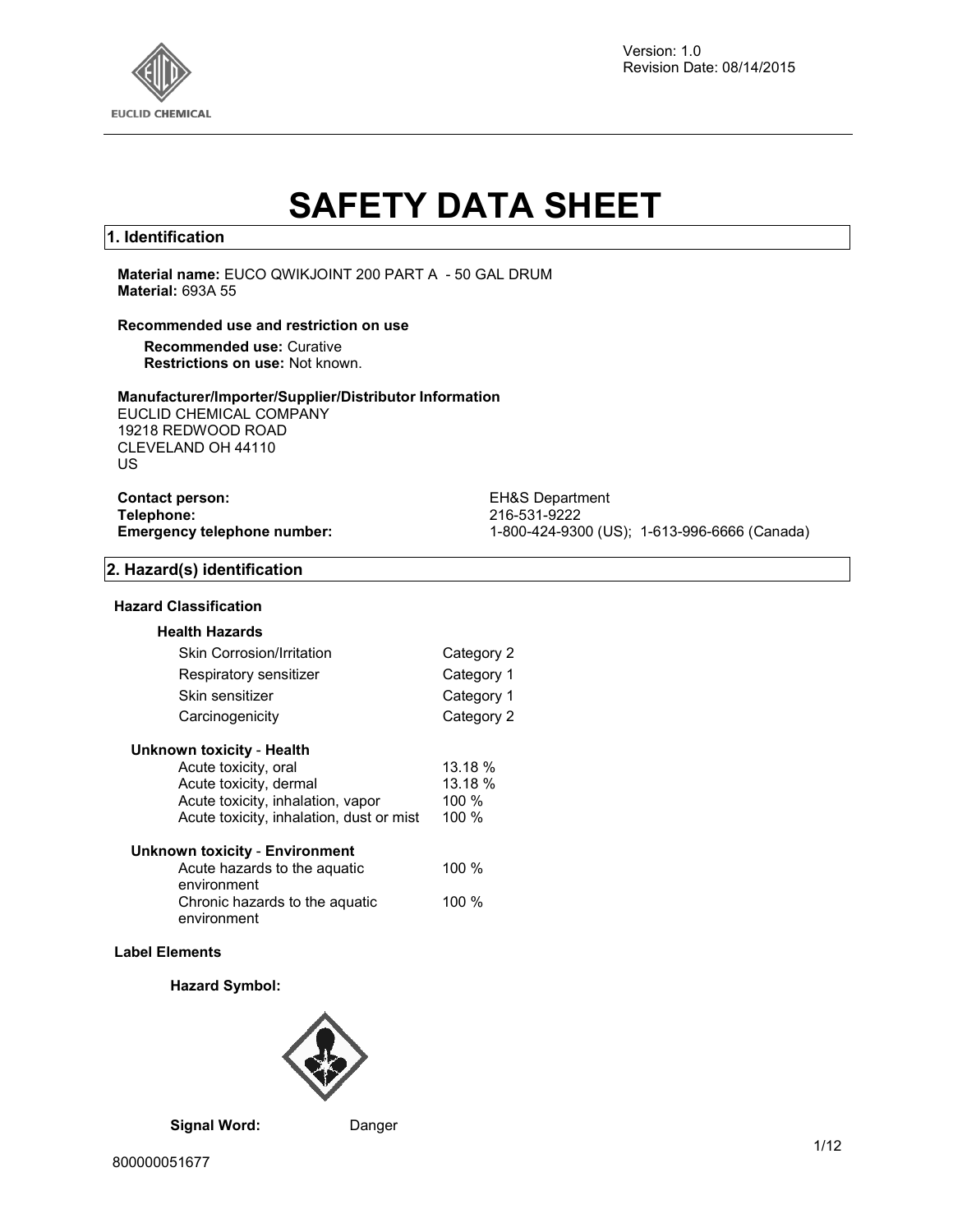

| <b>Hazard Statement:</b>                                    | Causes skin irritation.<br>May cause allergy or asthma symptoms or breathing difficulties if inhaled.<br>May cause an allergic skin reaction.<br>Suspected of causing cancer.                                                                                                                                                                                                                                                                                                        |  |
|-------------------------------------------------------------|--------------------------------------------------------------------------------------------------------------------------------------------------------------------------------------------------------------------------------------------------------------------------------------------------------------------------------------------------------------------------------------------------------------------------------------------------------------------------------------|--|
| Precautionary<br>Statement:                                 |                                                                                                                                                                                                                                                                                                                                                                                                                                                                                      |  |
| <b>Prevention:</b>                                          | Wash thoroughly after handling. Wear protective gloves/protective<br>clothing/eye protection/face protection. Avoid breathing<br>dust/fume/gas/mist/vapors/spray. [In case of inadequate ventilation] wear<br>respiratory protection. Contaminated work clothing must not be allowed out<br>of the workplace. Obtain special instructions before use. Do not handle until<br>all safety precautions have been read and understood. Use personal<br>protective equipment as required. |  |
| <b>Response:</b>                                            | If inhaled: If breathing is difficult, remove person to fresh air and keep<br>comfortable for breathing. If experiencing respiratory symptoms: Call a<br>POISON CENTER/doctor. IF ON SKIN: Wash with plenty of water. If skin<br>irritation or rash occurs: Get medical advice/attention. If exposed or<br>concerned: Get medical advice/attention. Specific treatment (see this label).<br>Wash contaminated clothing before reuse.                                                 |  |
| Storage:                                                    | Store locked up.                                                                                                                                                                                                                                                                                                                                                                                                                                                                     |  |
| Disposal:                                                   | Dispose of contents/container to an appropriate treatment and disposal<br>facility in accordance with applicable laws and regulations, and product<br>characteristics at time of disposal.                                                                                                                                                                                                                                                                                           |  |
| Other hazards which do not<br>result in GHS classification: | None.                                                                                                                                                                                                                                                                                                                                                                                                                                                                                |  |

# **3. Composition/information on ingredients**

# **Mixtures**

| <b>Chemical Identity</b>                                                                                            | <b>CAS number</b> | Content in percent (%)* |  |
|---------------------------------------------------------------------------------------------------------------------|-------------------|-------------------------|--|
| 4.4'-Methylene<br>bis(phenylisocyanate)                                                                             | 101-68-8          | 15 - 40%                |  |
| Diphenylmethane diisocyanate                                                                                        | 26447-40-5        | $10 - 30\%$             |  |
| * All concentrations are percent by weight unless ingredient is a gas. Gas concentrations are in percent by volume. |                   |                         |  |

# **4. First-aid measures**

| Ingestion:           | Call a POISON CENTER/doctor//if you feel unwell. Rinse mouth.                                                                                                                                                                                                    |
|----------------------|------------------------------------------------------------------------------------------------------------------------------------------------------------------------------------------------------------------------------------------------------------------|
| Inhalation:          | Call a physician or poison control center immediately. If breathing stops,<br>provide artificial respiration. Move to fresh air. If breathing is difficult, give<br>oxygen.                                                                                      |
| <b>Skin Contact:</b> | Get medical attention. Destroy or thoroughly clean contaminated shoes.<br>Immediately remove contaminated clothing and shoes and wash skin with<br>soap and plenty of water. If skin irritation or an allergic skin reaction<br>develops, get medical attention. |
|                      | 0110                                                                                                                                                                                                                                                             |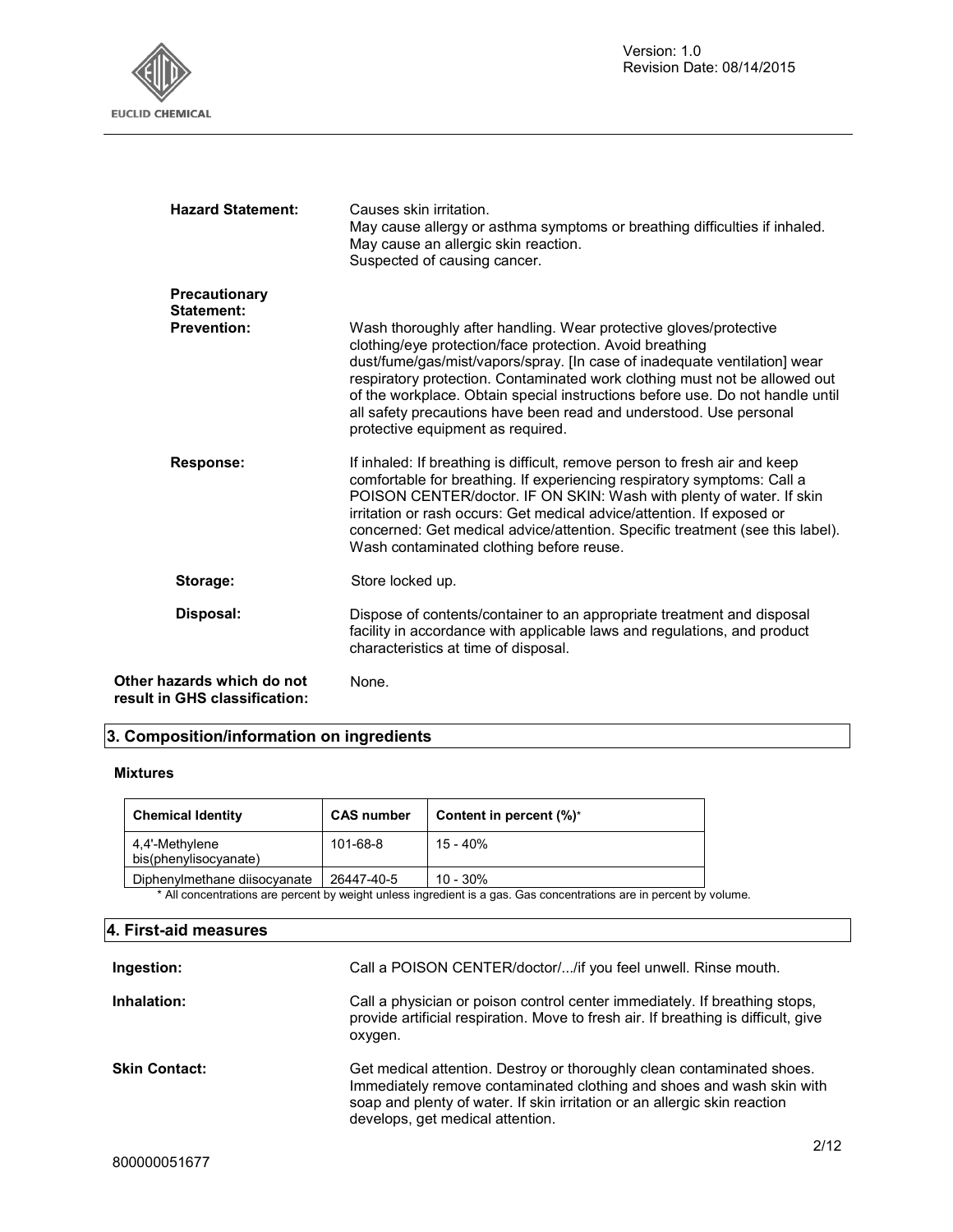

| Eye contact:                                                               | Immediately flush with plenty of water for at least 15 minutes. If easy to do,<br>remove contact lenses. Get medical attention.                                                                                                                                                      |  |  |
|----------------------------------------------------------------------------|--------------------------------------------------------------------------------------------------------------------------------------------------------------------------------------------------------------------------------------------------------------------------------------|--|--|
| Most important symptoms/effects, acute and delayed                         |                                                                                                                                                                                                                                                                                      |  |  |
| <b>Symptoms:</b>                                                           | Prolonged or repeated contact with skin may cause redness, itching,<br>irritation and eczema/chapping.                                                                                                                                                                               |  |  |
|                                                                            | Indication of immediate medical attention and special treatment needed                                                                                                                                                                                                               |  |  |
| Treatment:                                                                 | Symptoms may be delayed.                                                                                                                                                                                                                                                             |  |  |
| 5. Fire-fighting measures                                                  |                                                                                                                                                                                                                                                                                      |  |  |
| <b>General Fire Hazards:</b>                                               | No unusual fire or explosion hazards noted.                                                                                                                                                                                                                                          |  |  |
| Suitable (and unsuitable) extinguishing media                              |                                                                                                                                                                                                                                                                                      |  |  |
| Suitable extinguishing<br>media:                                           | Use fire-extinguishing media appropriate for surrounding materials.                                                                                                                                                                                                                  |  |  |
| Unsuitable extinguishing<br>media:                                         | Do not use water jet as an extinguisher, as this will spread the fire.                                                                                                                                                                                                               |  |  |
| Specific hazards arising from<br>the chemical:                             | During fire, gases hazardous to health may be formed.                                                                                                                                                                                                                                |  |  |
| Special protective equipment and precautions for firefighters              |                                                                                                                                                                                                                                                                                      |  |  |
| <b>Special fire fighting</b><br>procedures:                                | No data available.                                                                                                                                                                                                                                                                   |  |  |
| Special protective equipment<br>for fire-fighters:                         | Self-contained breathing apparatus and full protective clothing must be<br>worn in case of fire.                                                                                                                                                                                     |  |  |
| 6. Accidental release measures                                             |                                                                                                                                                                                                                                                                                      |  |  |
| Personal precautions,<br>protective equipment and<br>emergency procedures: | Ventilate closed spaces before entering them. Evacuate area. See Section<br>8 of the SDS for Personal Protective Equipment. Keep upwind. Keep<br>unauthorized personnel away. Do not touch damaged containers or spilled<br>material unless wearing appropriate protective clothing. |  |  |
| <b>Methods and material for</b><br>containment and cleaning<br>up:         | Dam and absorb spillages with sand, earth or other non-combustible<br>material. Collect spillage in containers, seal securely and deliver for<br>disposal according to local regulations.                                                                                            |  |  |
| <b>Notification Procedures:</b>                                            | In the event of a spill or accidental release, notify relevant authorities in<br>accordance with all applicable regulations.                                                                                                                                                         |  |  |
| <b>Environmental Precautions:</b>                                          | Do not contaminate water sources or sewer. Prevent further leakage or<br>spillage if safe to do so.                                                                                                                                                                                  |  |  |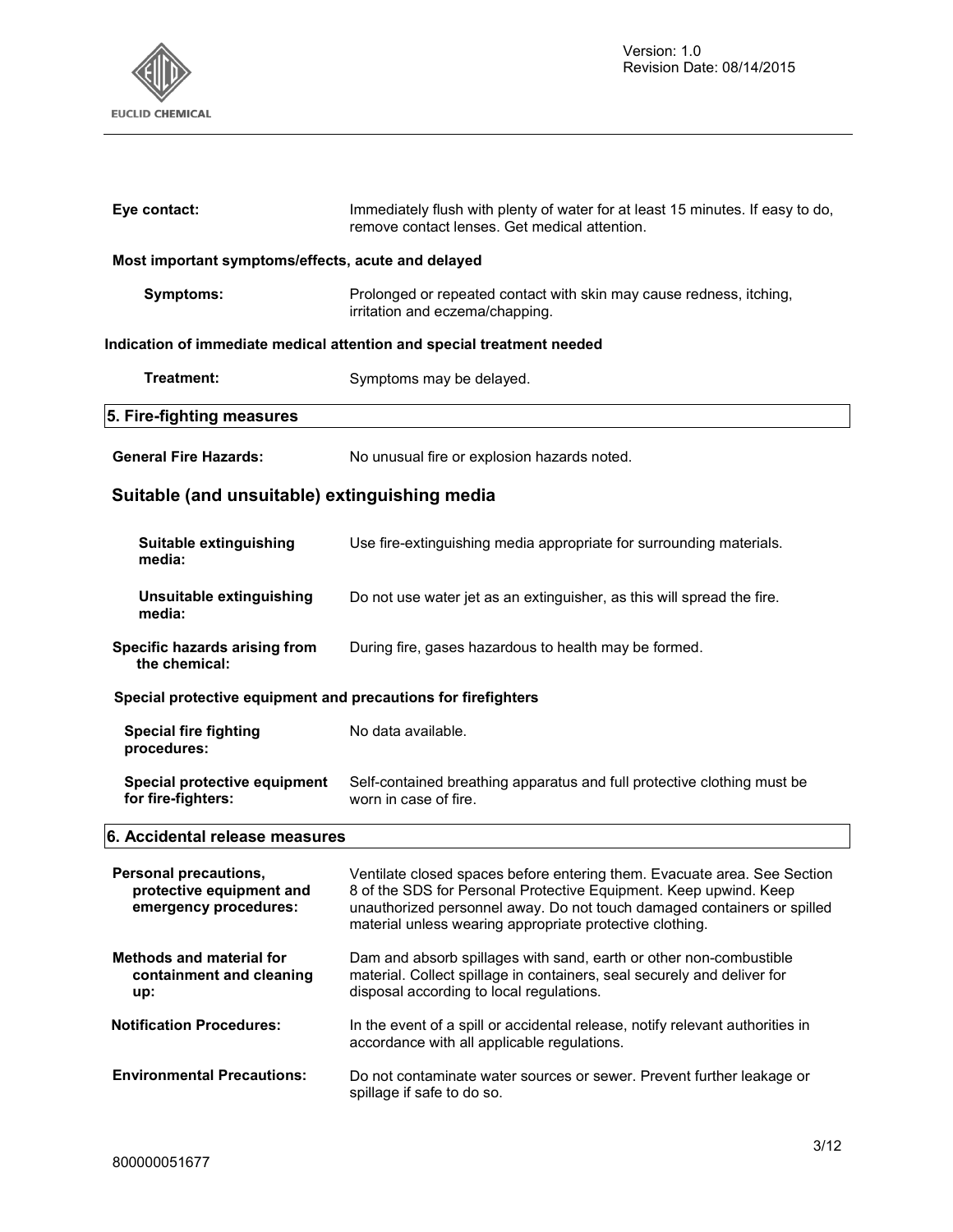

# **7. Handling and storage**

| Precautions for safe handling:                                      | Do not handle until all safety precautions have been read and understood.<br>Obtain special instructions before use. Use personal protective equipment<br>as required. Do not breathe dust/fume/gas/mist/vapors/spray. Avoid contact<br>with skin. Wash hands thoroughly after handling. Avoid contact with eyes,<br>skin, and clothing. Provide adequate ventilation. Wear appropriate personal<br>protective equipment. Observe good industrial hygiene practices. |  |  |  |
|---------------------------------------------------------------------|----------------------------------------------------------------------------------------------------------------------------------------------------------------------------------------------------------------------------------------------------------------------------------------------------------------------------------------------------------------------------------------------------------------------------------------------------------------------|--|--|--|
| Conditions for safe storage,<br>including any<br>incompatibilities: | Store locked up.                                                                                                                                                                                                                                                                                                                                                                                                                                                     |  |  |  |

# **8. Exposure controls/personal protection**

# **Control Parameters**

# **Occupational Exposure Limits**

| <b>Chemical Identity</b>                | type    | <b>Exposure Limit Values</b> | <b>Source</b>                                                                     |
|-----------------------------------------|---------|------------------------------|-----------------------------------------------------------------------------------|
| 4,4'-Methylene<br>bis(phenylisocyanate) | TWA     | $0.005$ ppm                  | US. ACGIH Threshold Limit Values<br>(2011)                                        |
|                                         | Ceiling | $0.02$ ppm $0.2$ mg/m3       | US. OSHA Table Z-1 Limits for Air<br>Contaminants (29 CFR 1910.1000)<br>(02 2006) |

| <b>Chemical name</b>                    | type           | <b>Exposure Limit Values</b> |                | <b>Source</b>                                                                                                                                                             |
|-----------------------------------------|----------------|------------------------------|----------------|---------------------------------------------------------------------------------------------------------------------------------------------------------------------------|
| 4,4'-Methylene<br>bis(phenylisocyanate) | <b>CEILING</b> | $0.01$ ppm                   |                | Canada. British Columbia OELs.<br>(Occupational Exposure Limits for<br>Chemical Substances, Occupational<br>Health and Safety Regulation 296/97,<br>as amended) (07 2007) |
|                                         | <b>TWA</b>     | 0.005 ppm                    |                | Canada. British Columbia OELs.<br>(Occupational Exposure Limits for<br>Chemical Substances, Occupational<br>Health and Safety Regulation 296/97,<br>as amended) (07 2007) |
| 4,4'-Methylene<br>bis(phenylisocyanate) | <b>TWAEV</b>   | 0.005 ppm                    |                | Canada. Ontario OELs. (Control of<br>Exposure to Biological or Chemical<br>Agents) (11 2010)                                                                              |
|                                         | <b>CEV</b>     | $0.02$ ppm                   |                | Canada. Ontario OELs. (Control of<br>Exposure to Biological or Chemical<br>Agents) (11 2010)                                                                              |
| 4,4'-Methylene<br>bis(phenylisocyanate) | <b>TWA</b>     | 0.005 ppm                    | 0.051<br>mg/m3 | Canada. Quebec OELs. (Ministry of<br>Labor - Regulation Respecting the<br>Quality of the Work Environment) (12<br>2008)                                                   |
| Diphenylmethane<br>diisocyanate         | <b>TWA</b>     | 0.005 ppm                    |                | Canada. British Columbia OELs.<br>(Occupational Exposure Limits for<br>Chemical Substances, Occupational<br>Health and Safety Regulation 296/97,<br>as amended) (07 2007) |
|                                         | <b>CEILING</b> | $0.01$ ppm                   |                | Canada. British Columbia OELs.                                                                                                                                            |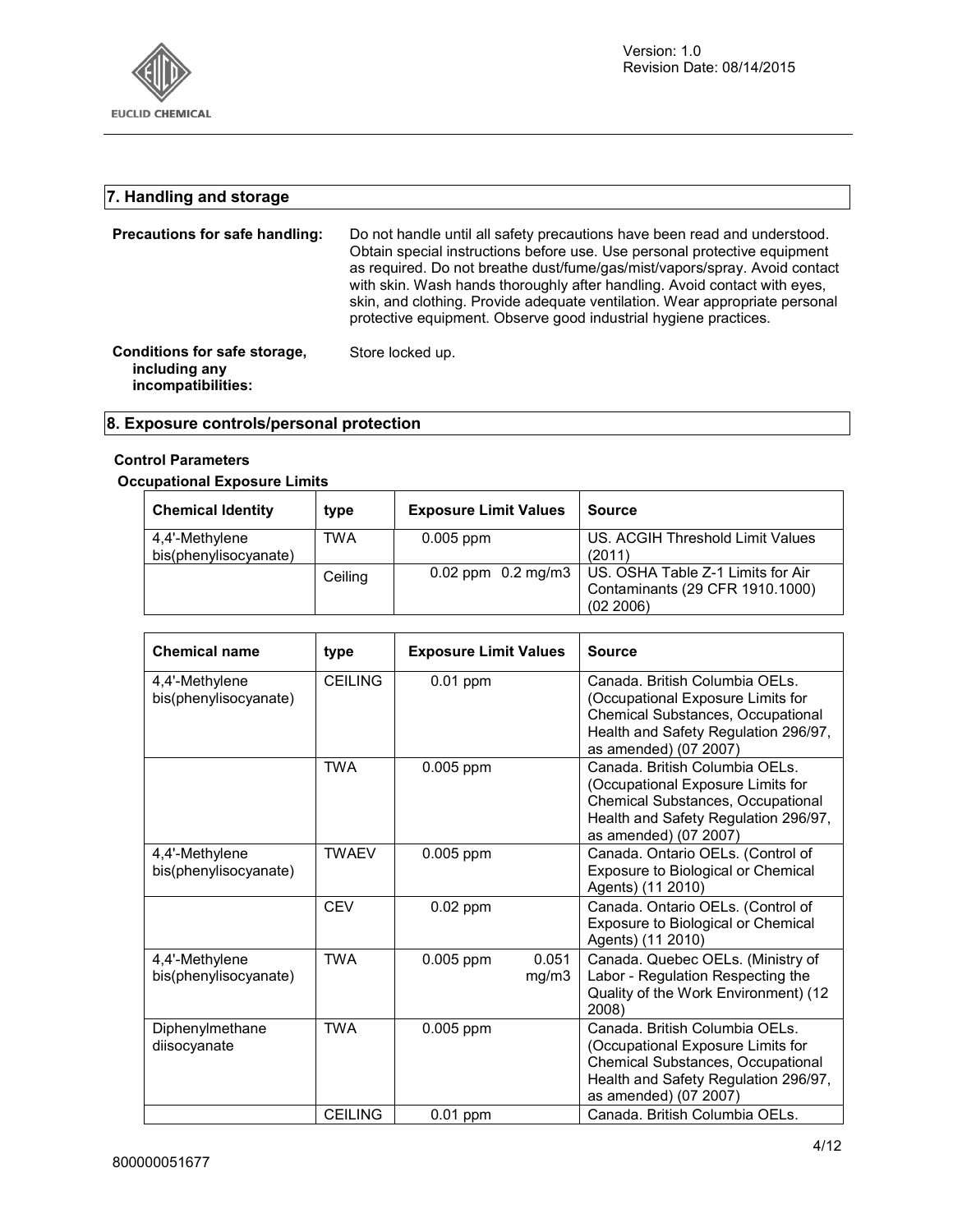

|                                                   |                                                   | (Occupational Exposure Limits for<br><b>Chemical Substances, Occupational</b><br>Health and Safety Regulation 296/97,<br>as amended) (07 2007)                                                                                                                                                                                                                                                                                                                                            |  |
|---------------------------------------------------|---------------------------------------------------|-------------------------------------------------------------------------------------------------------------------------------------------------------------------------------------------------------------------------------------------------------------------------------------------------------------------------------------------------------------------------------------------------------------------------------------------------------------------------------------------|--|
| <b>Appropriate Engineering</b><br><b>Controls</b> |                                                   | Observe good industrial hygiene practices. Observe occupational exposure<br>limits and minimize the risk of inhalation of vapors and mist. Mechanical<br>ventilation or local exhaust ventilation may be required.                                                                                                                                                                                                                                                                        |  |
|                                                   |                                                   | Individual protection measures, such as personal protective equipment                                                                                                                                                                                                                                                                                                                                                                                                                     |  |
| <b>General information:</b>                       |                                                   | Provide easy access to water supply and eye wash facilities. Good general<br>ventilation (typically 10 air changes per hour) should be used. Ventilation<br>rates should be matched to conditions. If applicable, use process<br>enclosures, local exhaust ventilation, or other engineering controls to<br>maintain airborne levels below recommended exposure limits. If exposure<br>limits have not been established, maintain airborne levels to an acceptable<br>level.              |  |
|                                                   | <b>Eye/face protection:</b>                       | Wear safety glasses with side shields (or goggles).                                                                                                                                                                                                                                                                                                                                                                                                                                       |  |
|                                                   | <b>Skin Protection</b><br><b>Hand Protection:</b> | Use suitable protective gloves if risk of skin contact.                                                                                                                                                                                                                                                                                                                                                                                                                                   |  |
|                                                   | Other:                                            | Wear chemical-resistant gloves, footwear, and protective clothing<br>appropriate for the risk of exposure. Contact health and safety professional<br>or manufacturer for specific information.                                                                                                                                                                                                                                                                                            |  |
|                                                   | <b>Respiratory Protection:</b>                    | If engineering controls do not maintain airborne concentrations below<br>recommended exposure limits (where applicable) or to an acceptable level<br>(in countries where exposure limits have not been established), an<br>approved respirator must be worn. Air-purifying respirator with an<br>appropriate, government approved (where applicable), air-purifying filter,<br>cartridge or canister. Contact health and safety professional or<br>manufacturer for specific information. |  |
|                                                   | <b>Hygiene measures:</b>                          | Observe good industrial hygiene practices. Wash hands before breaks and<br>immediately after handling the product. Wash contaminated clothing before<br>reuse. Avoid contact with skin. Contaminated work clothing should not be<br>allowed out of the workplace.                                                                                                                                                                                                                         |  |

# **9. Physical and chemical properties**

| Appearance |  |
|------------|--|
|------------|--|

| Form:<br>liquid                                                    |  |
|--------------------------------------------------------------------|--|
| Color:<br>Colorless                                                |  |
| Odor:<br>Mild                                                      |  |
| Odor threshold:<br>No data available.                              |  |
| pH:<br>No data available.                                          |  |
| Melting point/freezing point:<br>No data available.                |  |
| $<$ -0.00 °C $<$ 32 °F<br>Initial boiling point and boiling range: |  |
| <b>Flash Point:</b><br>163 °C 325 °F                               |  |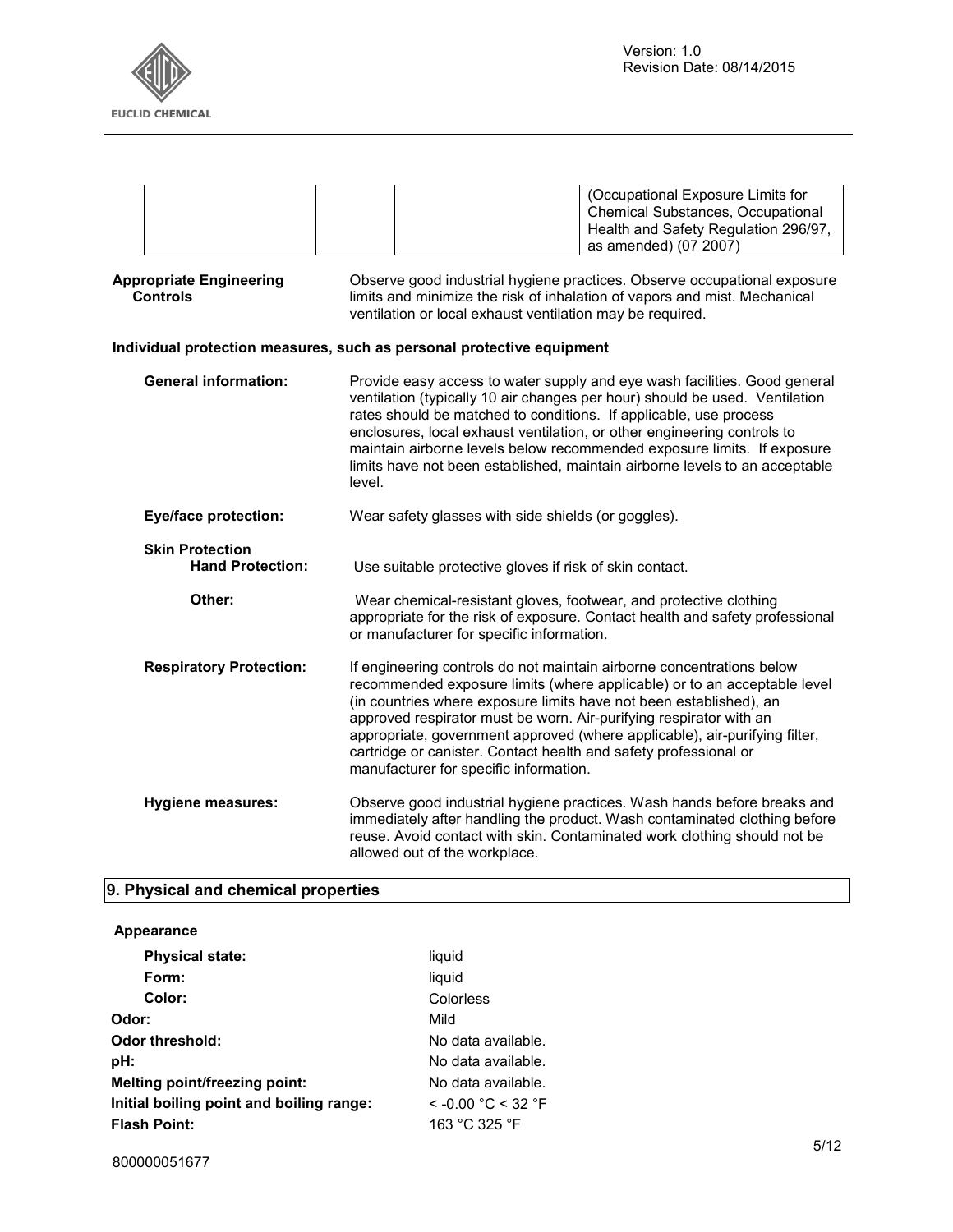Version: 1.0 Revision Date: 08/14/2015



| <b>Evaporation rate:</b>                              | Slower than Ether                                                                              |  |
|-------------------------------------------------------|------------------------------------------------------------------------------------------------|--|
| Flammability (solid, gas):                            | No.                                                                                            |  |
| Upper/lower limit on flammability or explosive limits |                                                                                                |  |
| Flammability limit - upper (%):                       | No data available.                                                                             |  |
| Flammability limit - lower (%):                       | No data available.                                                                             |  |
| Explosive limit - upper (%):                          | No data available.                                                                             |  |
| Explosive limit - lower (%):                          | No data available.                                                                             |  |
| Vapor pressure:                                       | No data available.                                                                             |  |
| Vapor density:                                        | Vapors are heavier than air and may travel along the floor and<br>in the bottom of containers. |  |
| <b>Relative density:</b>                              | 1.05                                                                                           |  |
| Solubility(ies)                                       |                                                                                                |  |
| Solubility in water:                                  | Practically Insoluble                                                                          |  |
| Solubility (other):                                   | No data available.                                                                             |  |
| Partition coefficient (n-octanol/water):              | No data available.                                                                             |  |
| Auto-ignition temperature:                            | No data available.                                                                             |  |
| <b>Decomposition temperature:</b>                     | No data available.                                                                             |  |
| <b>Viscosity:</b>                                     | No data available.                                                                             |  |

# **10. Stability and reactivity**

| <b>Reactivity:</b>                                   | No data available.                                                                                 |
|------------------------------------------------------|----------------------------------------------------------------------------------------------------|
| <b>Chemical Stability:</b>                           | Material is stable under normal conditions.                                                        |
| <b>Possibility of Hazardous</b><br><b>Reactions:</b> | No data available.                                                                                 |
| <b>Conditions to Avoid:</b>                          | Avoid heat or contamination.                                                                       |
| Incompatible Materials:                              | Alcohols. Amines. Strong acids. Strong bases. Water, moisture.                                     |
| <b>Hazardous Decomposition</b><br>Products:          | Thermal decomposition or combustion may liberate carbon oxides and<br>other toxic gases or vapors. |
| 11. Toxicological information                        |                                                                                                    |

# **Information on likely routes of exposure**

| Ingestion:           | May be ingested by accident. Ingestion may cause irritation and malaise.                         |
|----------------------|--------------------------------------------------------------------------------------------------|
| Inhalation:          | In high concentrations, vapors, fumes or mists may irritate nose, throat and<br>mucus membranes. |
| <b>Skin Contact:</b> | Causes skin irritation. May cause an allergic skin reaction.                                     |
| Eye contact:         | Eye contact is possible and should be avoided.                                                   |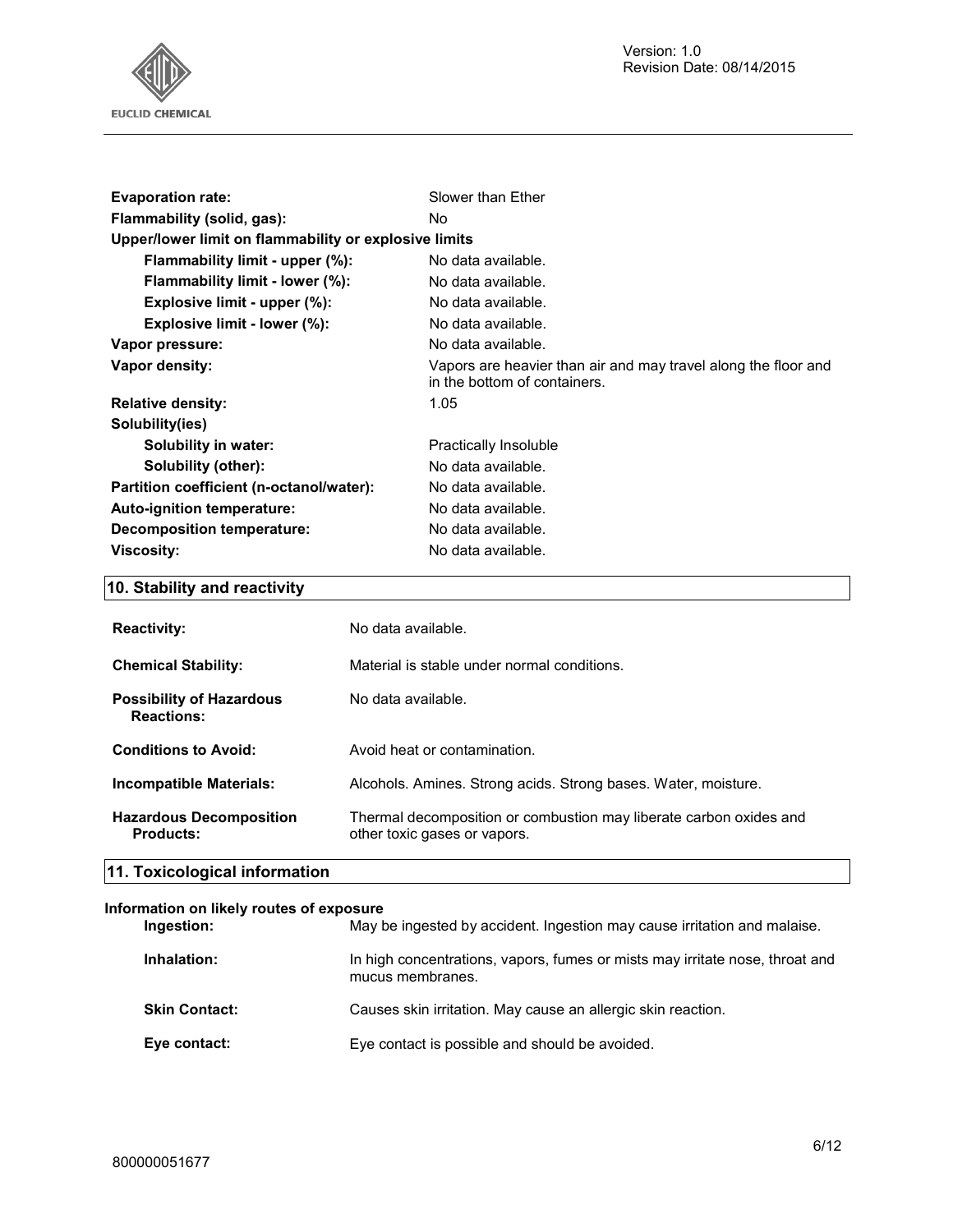

# **Information on toxicological effects**

# **Acute toxicity (list all possible routes of exposure)**

| Oral<br><b>Product:</b>                                                    | ATEmix: 25,313.52 mg/kg                                                                                              |
|----------------------------------------------------------------------------|----------------------------------------------------------------------------------------------------------------------|
| <b>Dermal</b><br><b>Product:</b>                                           | No data available.                                                                                                   |
| <b>Inhalation</b><br><b>Product:</b>                                       | No data available.                                                                                                   |
| Specified substance(s):<br>4,4'-Methylene<br>bis(phenylisocyanate)         | LC 50 (Rat, 4 h): 0.49 mg/l                                                                                          |
| <b>Repeated dose toxicity</b><br><b>Product:</b>                           | No data available.                                                                                                   |
| <b>Skin Corrosion/Irritation</b><br><b>Product:</b>                        | No data available.                                                                                                   |
| <b>Serious Eye Damage/Eye Irritation</b><br>Product:<br>No data available. |                                                                                                                      |
| Specified substance(s):<br>4,4'-Methylene<br>bis(phenylisocyanate)         | in vivo (Rabbit, 24 - 72 hrs): Not irritating                                                                        |
| <b>Respiratory or Skin Sensitization</b><br><b>Product:</b>                | May cause allergy or asthma symptoms or breathing difficulties if inhaled.<br>May cause sensitization by inhalation. |
| Carcinogenicity<br>Product:                                                | Suspected of causing cancer.                                                                                         |
| No carcinogenic components identified                                      | IARC Monographs on the Evaluation of Carcinogenic Risks to Humans:                                                   |
| No carcinogenic components identified                                      | US. National Toxicology Program (NTP) Report on Carcinogens:                                                         |
|                                                                            | US. OSHA Specifically Regulated Substances (29 CFR 1910.1001-1050):                                                  |

No carcinogenic components identified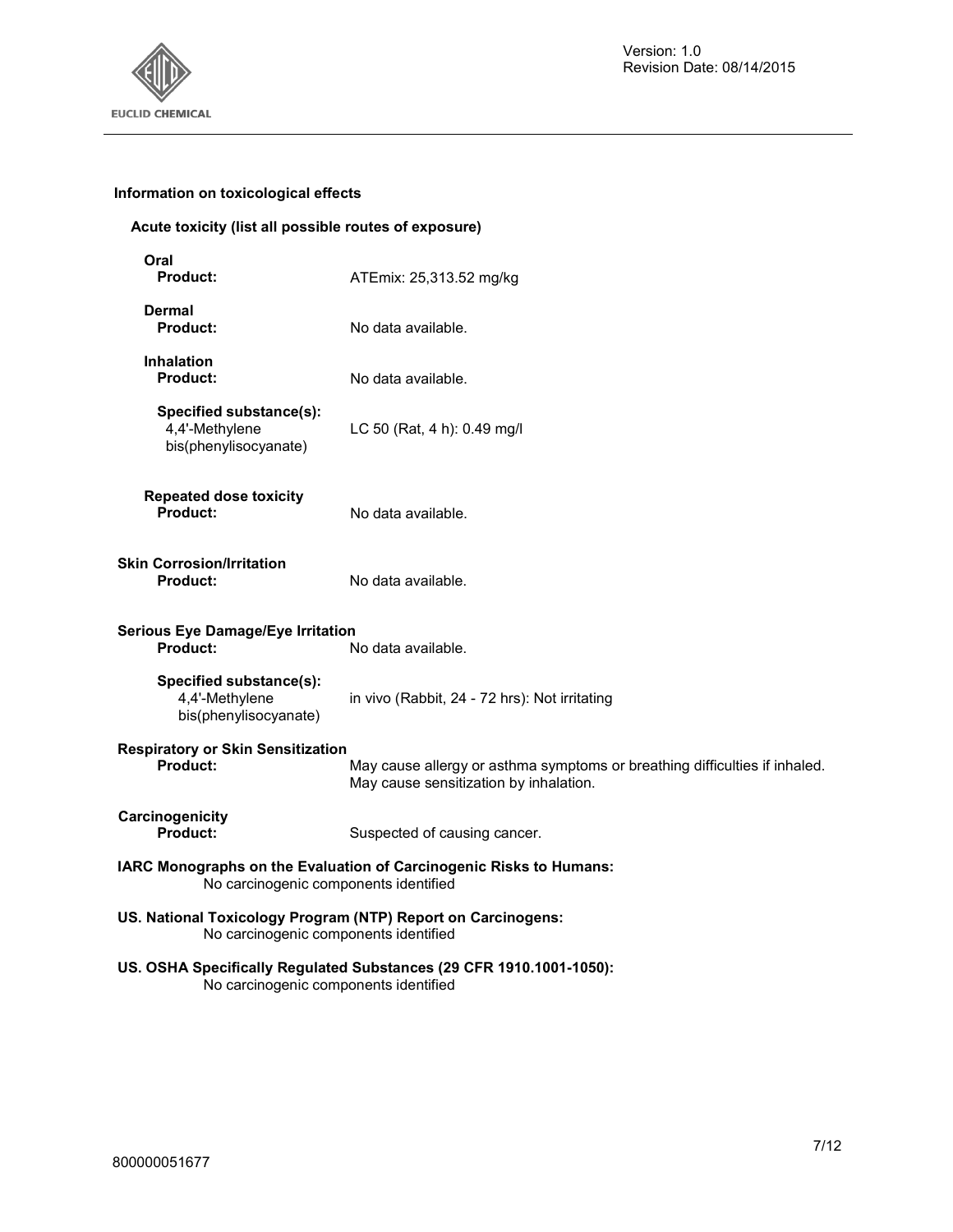

# **Germ Cell Mutagenicity**

| In vitro<br>Product:                                           | No data available. |
|----------------------------------------------------------------|--------------------|
| In vivo<br>Product:                                            | No data available. |
| <b>Reproductive toxicity</b><br>Product:                       | No data available. |
| Specific Target Organ Toxicity - Single Exposure<br>Product:   | No data available. |
| Specific Target Organ Toxicity - Repeated Exposure<br>Product: | No data available. |
| Aspiration Hazard<br>Product:                                  | No data available. |
| Other effects:                                                 | No data available. |

# **12. Ecological information**

# **Ecotoxicity:**

| Acute hazards to the aquatic environment:     |                    |  |
|-----------------------------------------------|--------------------|--|
| Fish<br>Product:                              | No data available. |  |
| <b>Aquatic Invertebrates</b><br>Product:      | No data available. |  |
| Chronic hazards to the aquatic environment:   |                    |  |
| Fish<br>Product:                              | No data available. |  |
| <b>Aquatic Invertebrates</b><br>Product:      | No data available. |  |
| <b>Toxicity to Aquatic Plants</b><br>Product: | No data available. |  |
|                                               |                    |  |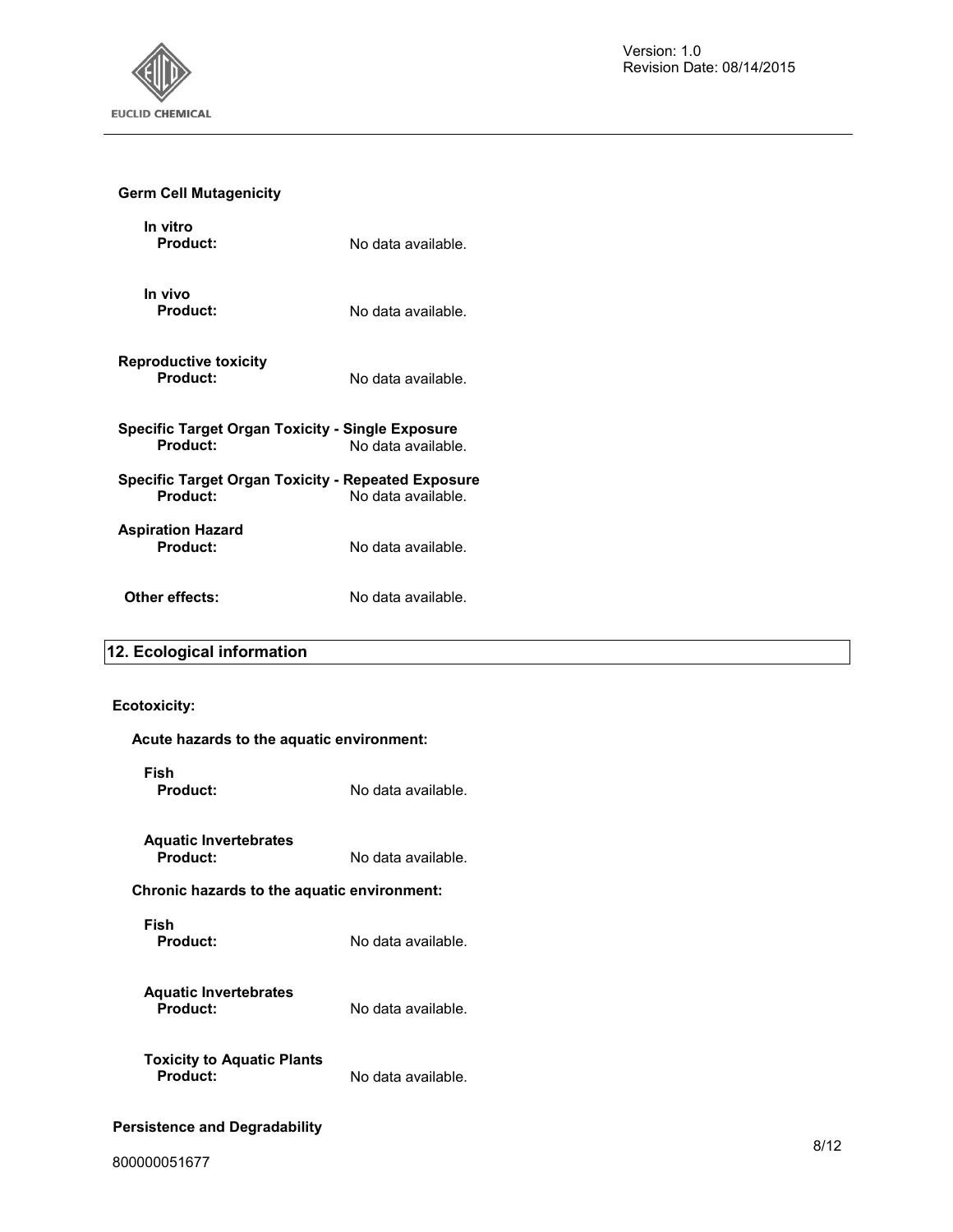

| <b>Biodegradation</b><br>Product:                                                           | No data available.                                                                                                                                                            |
|---------------------------------------------------------------------------------------------|-------------------------------------------------------------------------------------------------------------------------------------------------------------------------------|
| <b>BOD/COD Ratio</b><br><b>Product:</b>                                                     | No data available.                                                                                                                                                            |
| <b>Bioaccumulative Potential</b><br><b>Bioconcentration Factor (BCF)</b><br><b>Product:</b> | No data available.                                                                                                                                                            |
| Partition Coefficient n-octanol / water (log Kow)<br><b>Product:</b>                        | No data available.                                                                                                                                                            |
| <b>Mobility in Soil:</b>                                                                    | No data available.                                                                                                                                                            |
| <b>Other Adverse Effects:</b>                                                               | No data available.                                                                                                                                                            |
| 13. Disposal considerations                                                                 |                                                                                                                                                                               |
| <b>Disposal instructions:</b>                                                               | Dispose of waste at an appropriate treatment and disposal facility in<br>accordance with applicable laws and regulations, and product<br>characteristics at time of disposal. |
| <b>Contaminated Packaging:</b>                                                              | No data available.                                                                                                                                                            |
| 14. Transport information                                                                   |                                                                                                                                                                               |
| TDG:                                                                                        |                                                                                                                                                                               |
| Not Regulated                                                                               |                                                                                                                                                                               |
| CFR / DOT:                                                                                  |                                                                                                                                                                               |
| Not Regulated                                                                               |                                                                                                                                                                               |

# **IMDG:**

Not Regulated

# **15. Regulatory information**

# **US Federal Regulations**

#### **TSCA Section 12(b) Export Notification (40 CFR 707, Subpt. D)**  None present or none present in regulated quantities.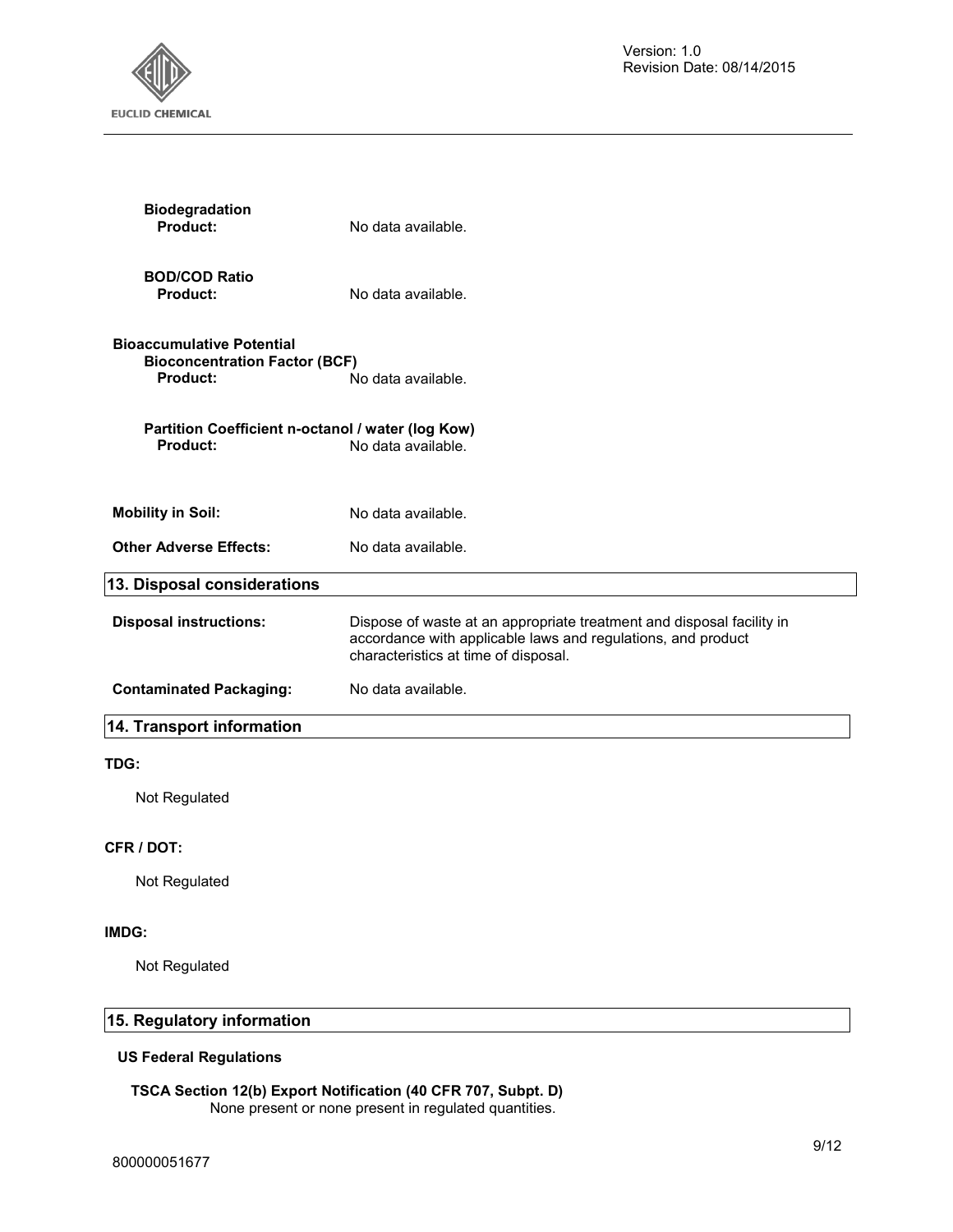

# **US. OSHA Specifically Regulated Substances (29 CFR 1910.1001-1050)**

None present or none present in regulated quantities.

# **CERCLA Hazardous Substance List (40 CFR 302.4):**

| <b>Chemical Identity</b> | Reportable quantity |
|--------------------------|---------------------|
| 4,4'-Methylene           | 5000 lbs.           |
| bis(phenylisocyanate)    |                     |

#### **Superfund Amendments and Reauthorization Act of 1986 (SARA)**

#### **Hazard categories**

Immediate (Acute) Health Hazards Delayed (Chronic) Health Hazard

#### **SARA 302 Extremely Hazardous Substance**

None present or none present in regulated quantities.

#### **SARA 304 Emergency Release Notification**

| <b>Chemical Identity</b> | Reportable quantity |
|--------------------------|---------------------|
| 4,4'-Methylene           | 5000 lbs.           |
| bis(phenylisocyanate)    |                     |

#### **SARA 311/312 Hazardous Chemical**

| <b>Chemical Identity</b> | <b>Threshold Planning Quantity</b> |
|--------------------------|------------------------------------|
| 4.4'-Methylene           | 500 lbs                            |
| bis(phenylisocyanate)    |                                    |
| Diphenylmethane          | 500 lbs                            |
| diisocyanate             |                                    |

# **SARA 313 (TRI Reporting)**

**Chemical Identity** 4,4'-Methylene

bis(phenylisocyanate)

# **Clean Water Act Section 311 Hazardous Substances (40 CFR 117.3)**

None present or none present in regulated quantities.

# **Clean Air Act (CAA) Section 112(r) Accidental Release Prevention (40 CFR 68.130):**

None present or none present in regulated quantities.

# **US State Regulations**

#### **US. California Proposition 65**

No ingredient regulated by CA Prop 65 present.

# **US. New Jersey Worker and Community Right-to-Know Act**

#### **Chemical Identity**

4,4'-Methylene bis(phenylisocyanate) Diphenylmethane diisocyanate

#### **US. Massachusetts RTK - Substance List**

#### **Chemical Identity**

4,4'-Methylene bis(phenylisocyanate)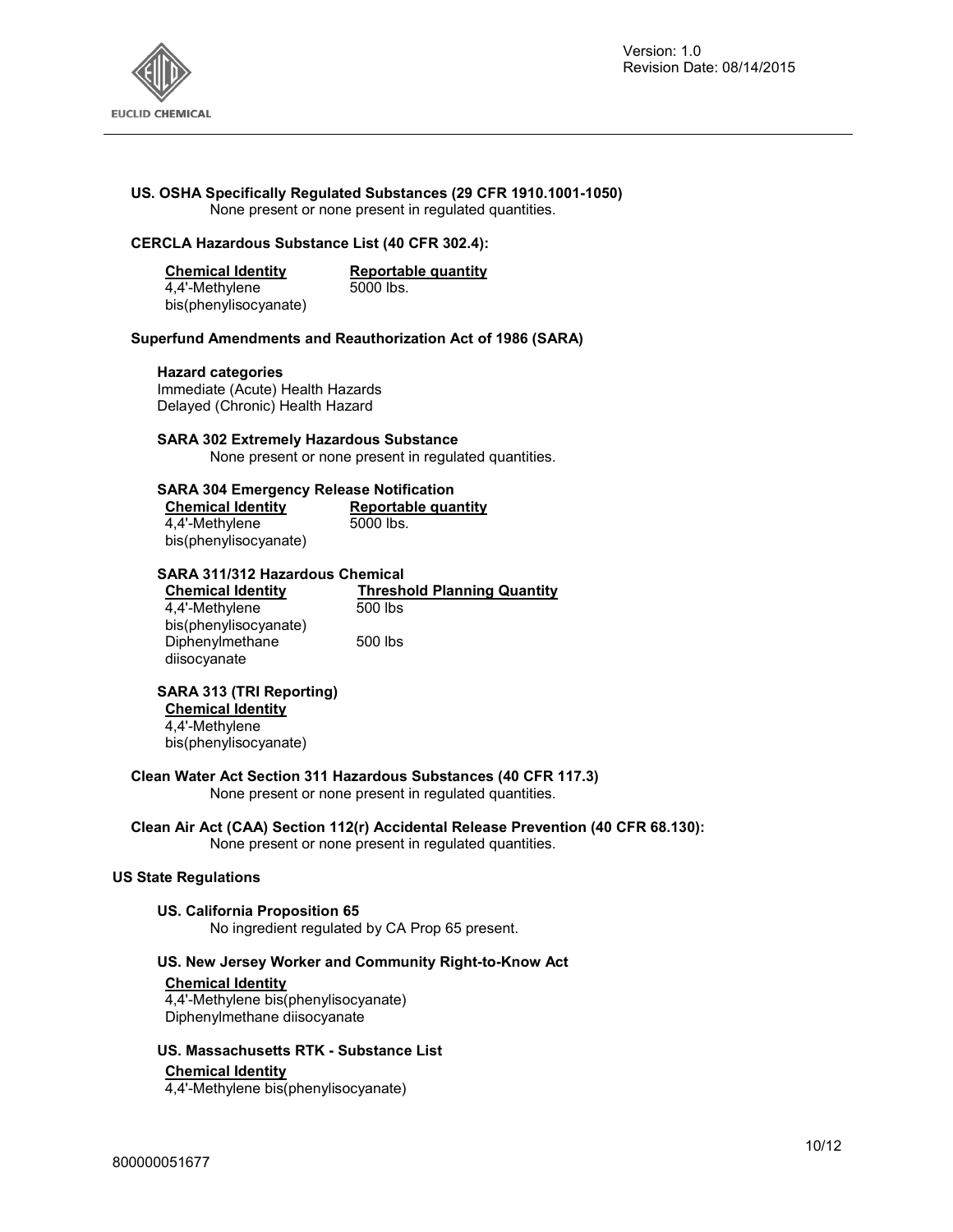

All components in this product are listed on or

not listed on or exempt from the Inventory.

not listed on or exempt from the Inventory.

not listed on or exempt from the Inventory.

not listed on or exempt from the Inventory.

exempt from the Inventory.

exempt from the Inventory.

exempt from the Inventory.

exempt from the Inventory.

exempt from the Inventory.

exempt from the Inventory.

exempt from the Inventory.

# **US. Pennsylvania RTK - Hazardous Substances**

# **Chemical Identity**

4,4'-Methylene bis(phenylisocyanate)

# **US. Rhode Island RTK**

#### **Chemical Identity**

4,4'-Methylene bis(phenylisocyanate)

#### **Other Regulations:**

**When appropriately mixed with the other part, product has a VOC less water and exempt solvent of:**   $0$  g/l

# **Inventory Status:**

Canada DSL Inventory List: All components in this product are listed on or

EINECS, ELINCS or NLP: One or more components in this product are

Japan (ENCS) List: One or more components in this product are

China Inv. Existing Chemical Substances: All components in this product are listed on or

Korea Existing Chemicals Inv. (KECI): All components in this product are listed on or

Canada NDSL Inventory: One or more components in this product are

Philippines PICCS: and the product are listed on or all components in this product are listed on or

US TSCA Inventory: example and the setting and the All components in this product are listed on or

New Zealand Inventory of Chemicals: All components in this product are listed on or

Japan ISHL Listing: One or more components in this product are

Japan Pharmacopoeia Listing: One or more components in this product are

800000051677